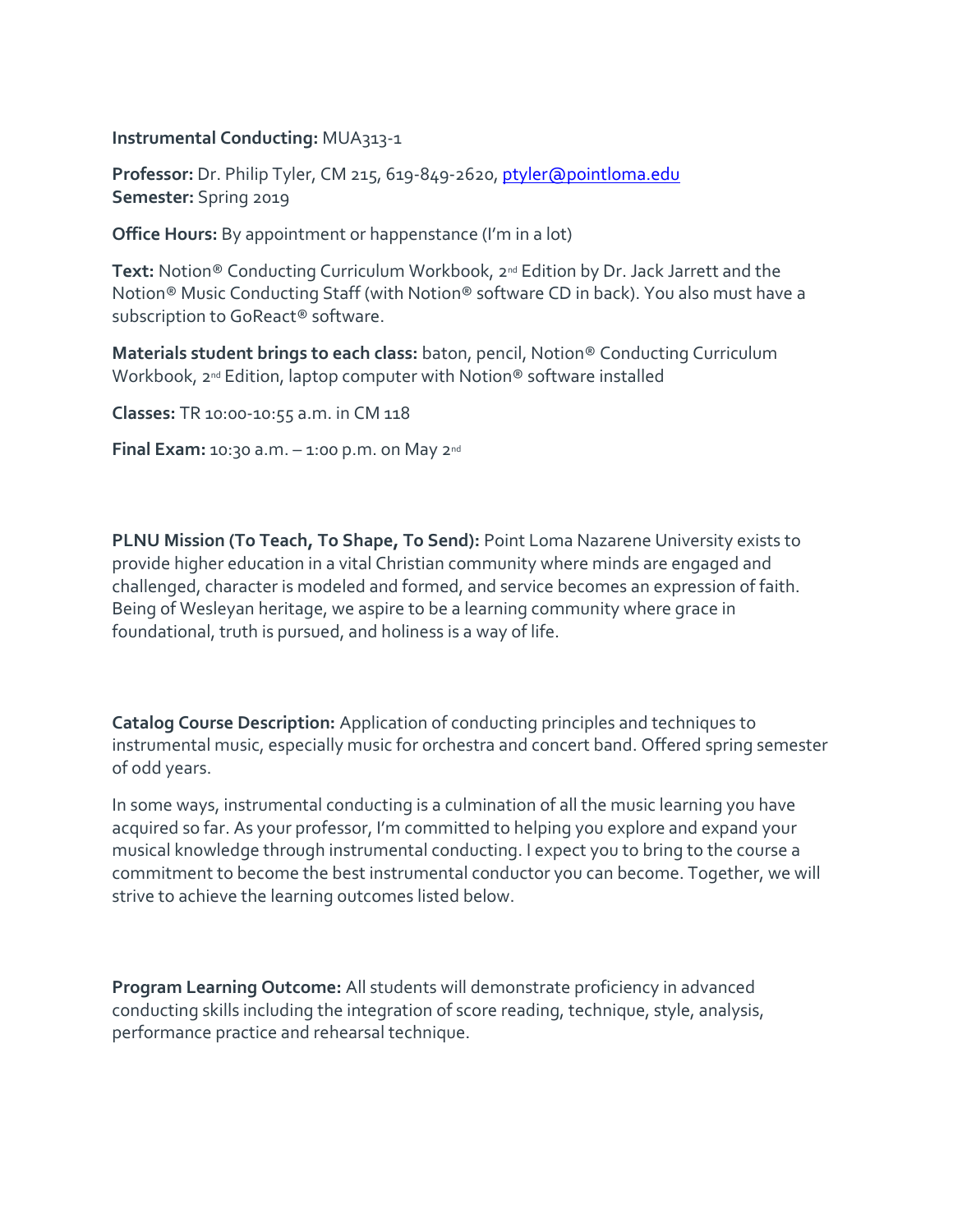## **Student Learning Outcomes:**

To measure your success in achieving the applicable program learning outcome, your learning will be assessed using six criteria. The successful instrumental conducting student:

1. Applies **conducting form** rudiments to instrumental conducting;

2. Synthesizes acquired knowledge concerning issues peculiar to **instrumental conducting**, such as bowings, score order, ensemble layout, idiomatic issues of various instruments, ensemble literature, etc.;

3. Applies advanced conducting skills using clear **gestural communication** of conductor's performance intentions;

4. Synthesizes knowledge gained through score reading, study, and analysis by choosing **appropriate gestures**;

5. Synthesizes acquired knowledge about performance practice by rendering stylistically correct **musical interpretation**;

6. Evaluates effective **rehearsal techniques** as a result of instrumental ensemble observation, discussion, and analysis.

# **INCOMPLETES AND LATE ASSIGNMENTS**

All assignments are to be submitted/turned in before they are due—including assignments posted in Canvas. Incompletes will only be assigned in extremely unusual circumstances.

**ATTENDANCE POLICY:** I expect to be at every one of your class appointments, and you should expect to be there as well. The class is structured so that whenever you are not conducting, you are part of the ensemble being conducted. Because of this, the entire class is relying on your presence and participation. Events beyond our control do occur occasionally, in which case prior notification is expected. Missed classes may lead to de-enrollment. See PLNU attendance policy for further details.

### **ACADEMIC ACCOMMODATIONS**

While all students are expected to meet the minimum academic standards for completion of this course as established by the instructor, students with disabilities may request academic accommodations. At PLNU, students must request academic accommodations by filing documentation with the [Disability Resource Center](http://www.pointloma.edu/experience/offices/administrative-offices/academic-advising-office/disability-resource-center) (DRC) located in the Bond Academic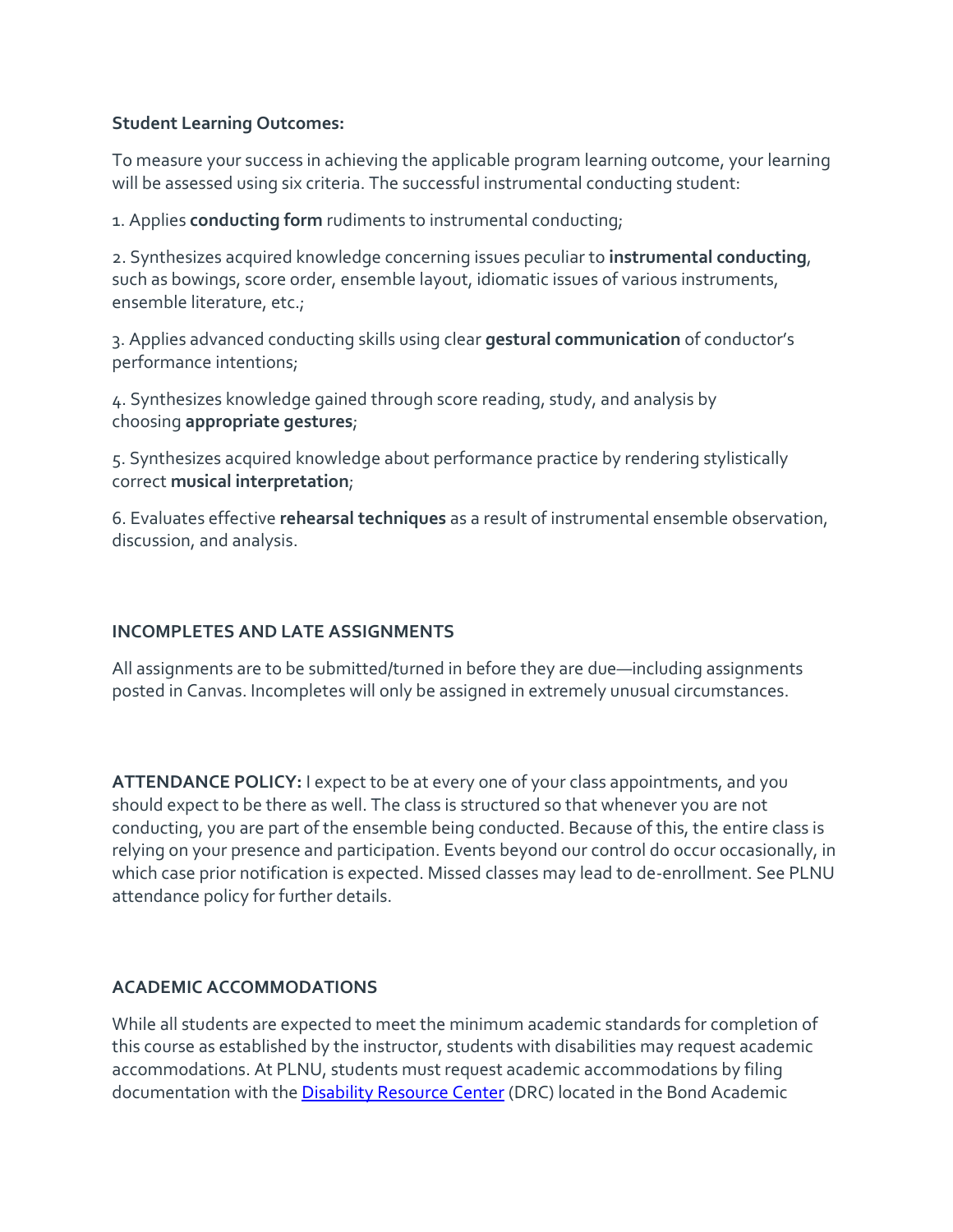Center. Once the student files documentation, the Disability Resource Center will contact the student's instructors and provide written recommendations for reasonable and appropriate accommodations to meet the individual needs of the student.

### **SPIRITUAL CARE**

PLNU strives to be a place where you grow as a whole person. To this end, we provide resources for our students to encounter God and grow in their Christian faith. You'll find faith integration activities throughout this course. In addition, there are resources for your Christian faith journey available on campus.

### **FERPA POLICY**

In compliance with federal law, neither PLNU student ID nor social security number should be used in publicly posted grades or returned sets of assignments without student written permission. This course will meet the federal requirements by posting grades and returning assignments via the Canvas gradebook. Also in compliance with FERPA, you will be the only person given information about your progress in this class unless you have designated others to receive it in the "Information Release" section of the student portal.

**Grading System:** As detailed below in "Earning Points," the student will accumulate points to earn a semester grade. Letter grades are assigned as follow:

|                   |  | $A = 94 - 100$ | $C = 74 - 77$  |  |  |  |
|-------------------|--|----------------|----------------|--|--|--|
| $A = 90 - 93$     |  |                | $C- = 70 - 73$ |  |  |  |
| $B+ = 87 - 90$    |  |                | $D+ = 67 - 70$ |  |  |  |
| $B = 84 - 87$     |  |                | $D = 64 - 67$  |  |  |  |
| $B - = 80 - 83$   |  |                | $D = 60 - 63$  |  |  |  |
| $C_{+}$ = 77 - 80 |  |                | $F = 0 - 60$   |  |  |  |